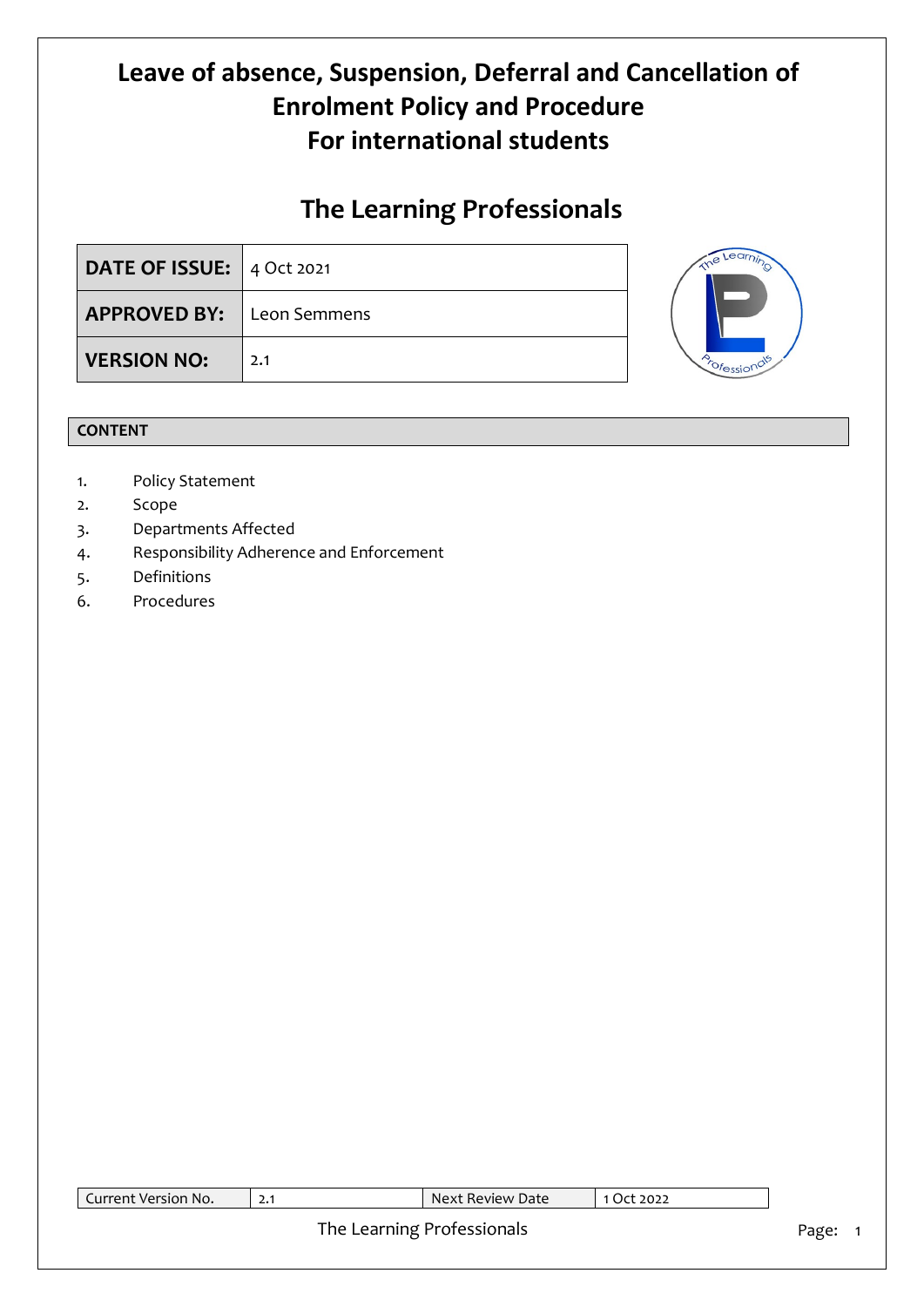### **1. POLICY STATEMENT**

The purpose of this policy is to inform stakeholder of The Learning Professionals the processes for assessing, approving, and recording a leave of absence, deferral of commencement, suspension, or cancellation of study in line with governing regulations and legislation.

This policy is made available to all stakeholders on The Learning Professionals website.

#### **2. SCOPE**

The Leave Suspension Deferral and Cancellation policy applies to all international students enrolled in and studying VET courses at The Learning Professionals.

### **3. DEPARTMENTS AFFECTED**

This Policy applies to Admissions, Student Support, and all Training Departments.

### **4. RESPONSIBILITY, ADHERENCE AND ENFORCEMENT**

The CEO is responsible for this policy ensuring staff, approved agents (third parties) and students are aware of the Leave of absence, suspension, deferral, and cancellation processes.

The RTO Manager is responsible for the implementation of this policy.

The Admissions and Student Support staff are responsible for the application of this policy.

| 5.     | <b>DEFINITIONS</b> |                                                                |
|--------|--------------------|----------------------------------------------------------------|
|        |                    |                                                                |
| Course |                    | A vocational qualification offered by The Learning Professiona |

| Course                        | A vocational qualification offered by The Learning Professionals                                                                                                                                                  |
|-------------------------------|-------------------------------------------------------------------------------------------------------------------------------------------------------------------------------------------------------------------|
| <b>Deferral</b>               | A delay the commencement of a course until a future date. A<br>deferral applies prior to a student commencing their selected<br>course of study and after the Confirmation of Enrolment (CoE) has<br>been issued. |
| <b>Leave/Leave of Absence</b> | When a student has a requirement to take a leave of absence from                                                                                                                                                  |
|                               | scheduled training for less than 3 weeks.                                                                                                                                                                         |
| Suspension                    | When a student who has already started yet has not completed their                                                                                                                                                |
|                               | study take a leave absence for more than 3 weeks and will come back to                                                                                                                                            |
|                               | study on an approved/agreed date. A suspension can be initiated by the                                                                                                                                            |
|                               | student or The Learning Professionals.                                                                                                                                                                            |
| Cancellation/withdrawal       | When as student ceases or is expelled from their current course(s) before                                                                                                                                         |
|                               | they have formally competed the planned training. A cancellation/                                                                                                                                                 |
|                               | withdrawal can be initiated by the student or The Learning Professionals.                                                                                                                                         |

### The Learning Professionals **Page: 2** Page: 2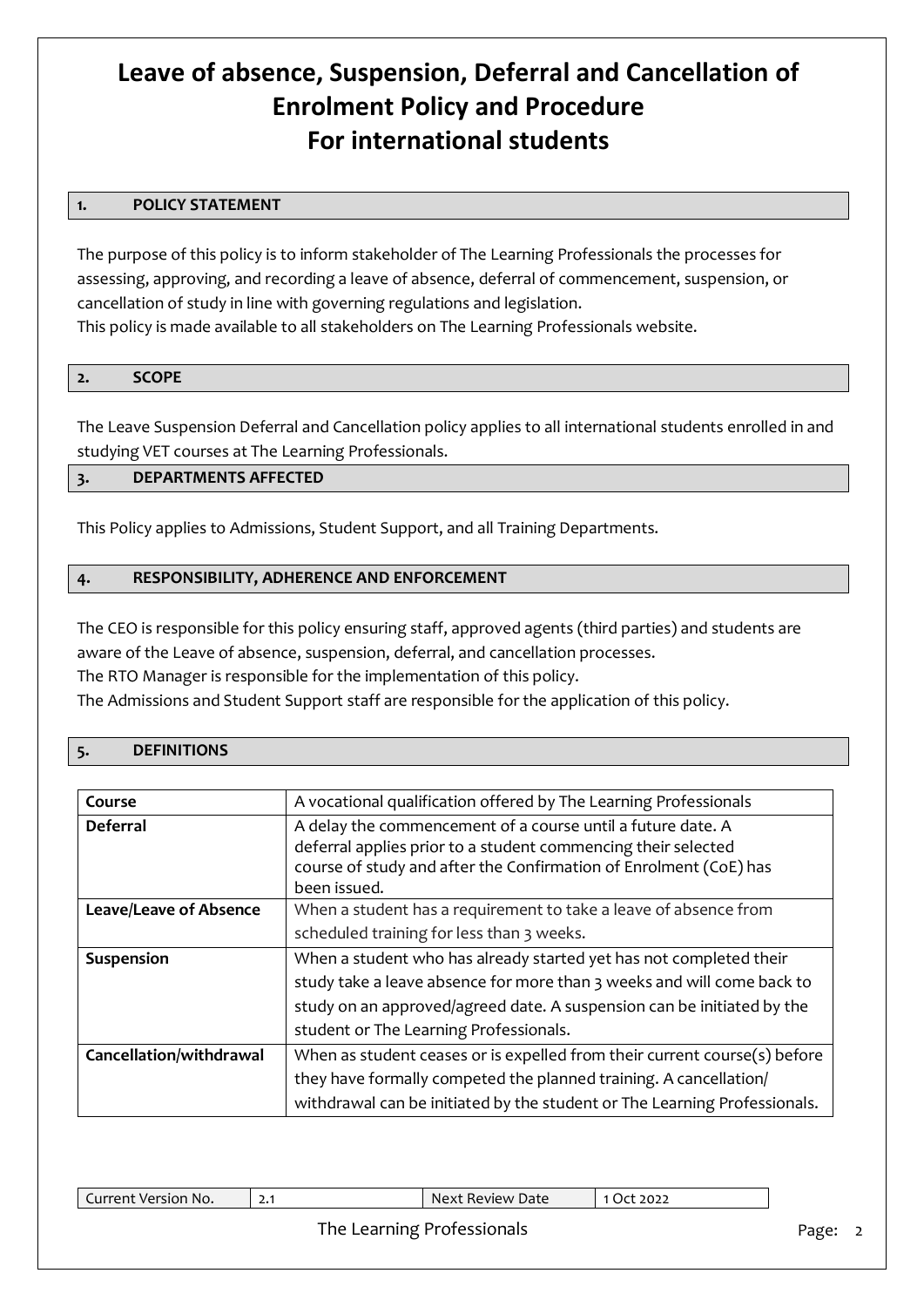#### **6. PROCEDURES**

#### **6.1 General requirements**

6.1.1 The Learning Professionals has and implements a documented process for assessing, approving, and recording a leave of absence, suspension of study, cancellation, and deferral of the commencement of study requested by an overseas student, including maintaining a record of any decisions.

#### **6.2 Leave of absence**

- 6.2.1 Students wishing to apply for a leave of absence for maximum of 3 weeks can do so by completing the form *SS02 Leave Application* and send to Student Support Team together with supporting evidence to support the reasons for taking a leave of absence.
- 6.2.2 The leave application will be assessed, and student will be informed the outcome within 10 working days after application being received by The Learning Professionals.
- 6.2.3 The Learning Professionals may approve the leave of absence if it believes there are reasonable reasons approved by the RTO Manager.
- 6.2.4 Leave period will be recorded on Student Management System VETtrak and not included in attendance monitoring calculation.
- 6.2.5 The Learning Professionals may deny the leave of absence if the student can't provide supporting evidence to support their reasons for a leave or if The Learning Professionals believes that the leave of absence may affect student's academic progress.

#### **6.3 Suspension and deferral**

- 6.3.1 Students wishing to apply for suspension of study or deferral of the course can do so by completing the relevant forms below and send to Student Support Team together with supporting evidence to support the reasons for a suspension or deferral.
	- 6.3.1.1 Form **SS03 Suspension Application** for a leave of absence for more than 3 weeks to up to 3 months
	- 6.3.1.2 Form *SS05 Deferral* for deferral of study before commencement
- 6.3.2 The suspension or deferral application will be assessed, and student will be informed the outcome within 10 working days after application being received by the Learning Professionals.
- 6.3.3 The Learning Professionals may approve the suspension or deferral ofthe enrolment if it believes there are compassionate or compelling circumstances including but not limited to:
	- 6.3.3.1 Serious illness or injury where a medical certificates states that students are unable to attend classes.
	- 6.3.3.2 Bereavement of a close family members such as parents, siblings, children, or grandparents.
	- 6.3.3.3 Natural disaster of major political upheaval in the home country and this has impacted on student's studies.
	- 6.3.3.4 Traumatic experience whilst studying including but not limited to:

| Current Version No.        |  | Next Review Date | 1 Oct 2022 |  |  |
|----------------------------|--|------------------|------------|--|--|
| The Learning Professionals |  |                  |            |  |  |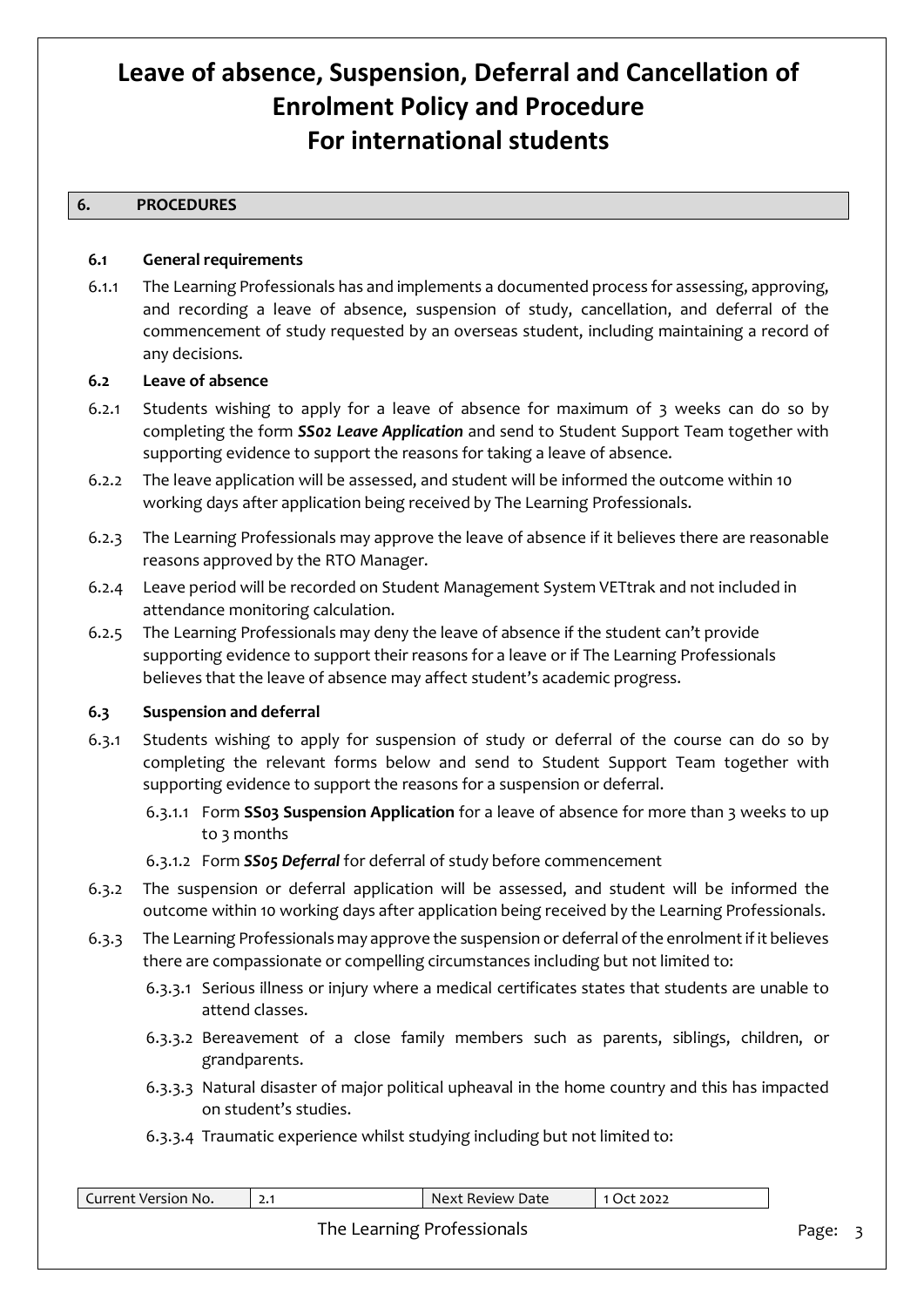- involvement in, or witnessing of a serious accident
- witnessing or being the victim of a serious crime, and this has impacted on the overseas student (these cases should be supported by police or psychologists' reports).

6.3.3.5 Delay in receiving a student visa (applicable to deferral only).

6.3.3.6 Other compassion or compelling circumstances approved by RTO Manager.

- 6.3.4 If the suspension/ deferral is approved, student's CoE dates will be revised and reported to the Department of Education and Training and Department of Home Affairs via PRISMS. Student's status on PRISMS is not changed.
- 6.3.5 Suspension/ deferral period will be recorded on Student Management System VETtrak and not included in attendance monitoring calculation.
- 6.3.6 Students are not entitled for a refund of tuition fee for the suspension/deferral period.
- 6.3.7 Students will be advised that the suspension of study or deferral of commencement on any grounds may affect their student visa.
- 6.3.8 The Learning Professionals may also suspend a student's enrolment including, but not limited to, on the basis of:
	- 6.3.8.1 misbehaviour by the student.
	- 6.3.8.2 the student's failure to pay an amount he or she was required to pay The Learning Professionals to undertake or continue the course as stated in the written agreement and training plan.
	- 6.3.8.3 a breach of course progress or attendance requirements.
- 6.3.9 Before suspending student's enrolment, The Learning Professionals will:
	- 6.3.9.1 inform the student of that intention and the reasons for doing so, in writing
	- 6.3.9.2 advise the student of their right to appeal through the Learning Professional's internal complaints and appeals process, within 20 working days in accordance with The Learning Professionals Complaints and appeals policy and procedure.
- 6.3.10 When the suspension action is taken, The Learning Professionals will:
	- 6.3.10.1 inform the student of the need to seek advice from Department of Home Affairs on the potential impact on his or her student visa.
	- 6.3.10.2report the change to the student's enrolment to the Department of Education and Training and Department of Home Affairs via PRISMS.
- 6.3.11 The suspension of the student's enrolment initiated by The Learning Professionals cannot take effect until the internal appeals process is completed, unless the overseas student's health or wellbeing, or the wellbeing of others, is likely to be at risk.

#### **6.4 Cancellation/withdrawal**

6.4.1 Cancellation/withdrawal of enrolment can be initiated by both students and the Learning Professionals.

| <b>Current</b><br>Version<br>No. | ، ، ـ | Review<br>: Date<br>$\sim$<br><b>Next</b> | 2022<br>ю |
|----------------------------------|-------|-------------------------------------------|-----------|
|                                  |       |                                           |           |

### The Learning Professionals **Page: 4** Page: 4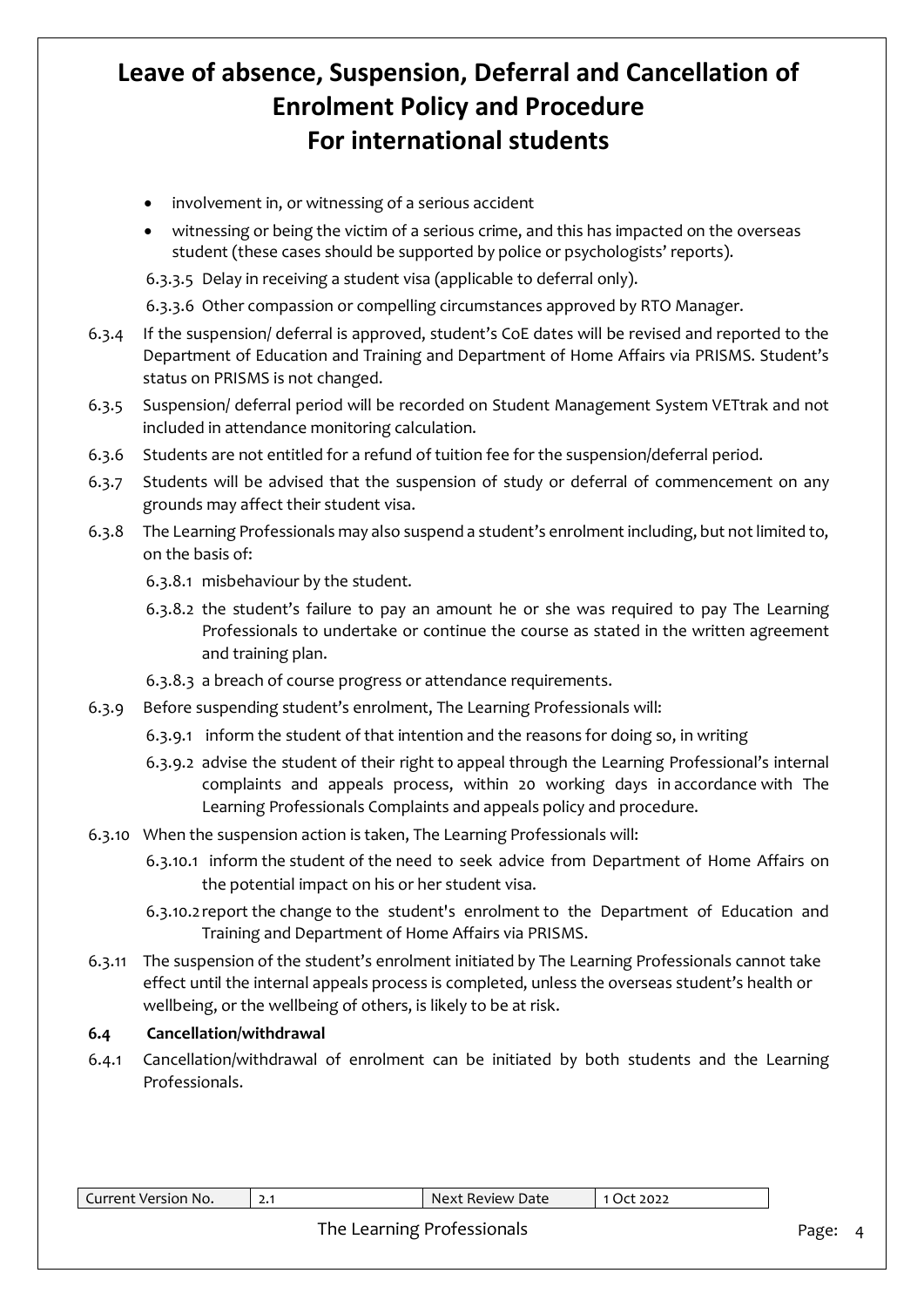- 6.4.2 Students wishing to apply for a cancellation/withdrawal of enrolment can do so by completing the form SS04 Enrolment Cancellation and send to Student Support Team together with supporting evidence to support the reasons for a cancellation/ withdrawal of enrolment.
- 6.4.3 The cancellation application will be accessed, and student will be informed the outcome within 10 working days after application being received by the Learning Professionals.
- 6.4.4 The Learning Professionals may approve the cancellation/withdrawal of the enrolment if it believes there are compassionate or compelling circumstances including but not limited to:
	- 6.4.4.1 Student visa refusal.
	- 6.4.4.2 Visa status has changed.
	- 6.4.4.3 Student wishes to return to home country.
	- 6.4.4.4 Transferring to another Provider after completing 6 months of principal course.
	- 6.4.4.5 Other compassion or compelling circumstances approved by RTO Manager.
- 6.4.5 If the cancellation is approved, it will be reported to the Department of Education and Training and Department of Home Affairs via PRISMS. Student's status on PRISMS will be changed to 'Cancelled'.
- 6.4.6 The Learning Professionals will inform students that cancellation of enrolment may affect their student visa and they need to seek advice from Department of Home Affairs on the potential impact on the students' visa.
- 6.4.7 Students will be withdrawn from all classes on Student Management System VETtrak and their status changed to 'Cancelled'.
- 6.4.8 Students may be entitled for a refund according to Fee and Refund policy.
- 6.4.9 The Learning Professionals may cancel student's enrolment on the following grounds:
	- 6.4.9.1 Unsatisfactory Academic progress (refer to Course Progress and Intervention Policy and Procedure).
	- 6.4.9.2 Breaching of student Code of Behaviours (refer to Student Code of Behaviour Policy and Procedure).
	- 6.4.9.3 Breaching a condition of their visa.
	- 6.4.9.4 Non-payment of fee (Refer to Fee and Refund Policy and Procedure).
- 6.4.10 If, The Learning Professional initiates a cancellation of the student's enrolment, before imposing a cancellation, The Learning Professionals will:
	- 6.4.10.1inform the student of that intention and the reasons for doing so, in writing.
	- 6.4.10.2advise the student of their right to appeal through The Learning Professionals internal complaints and appeals process within 20 working days, in accordance with The Learning Professionals Complaints and appeals policy and procedure.
- 6.4.11 When the cancellation action is taken, The Learning Professionals will:
	- 6.4.11.1 inform the student of the need to seek advice from Department of Home Affairs on the potential impact on his or her student visa.

| Current Version No. | Next Review Date | 2022<br>) ct |  |
|---------------------|------------------|--------------|--|
|                     |                  |              |  |